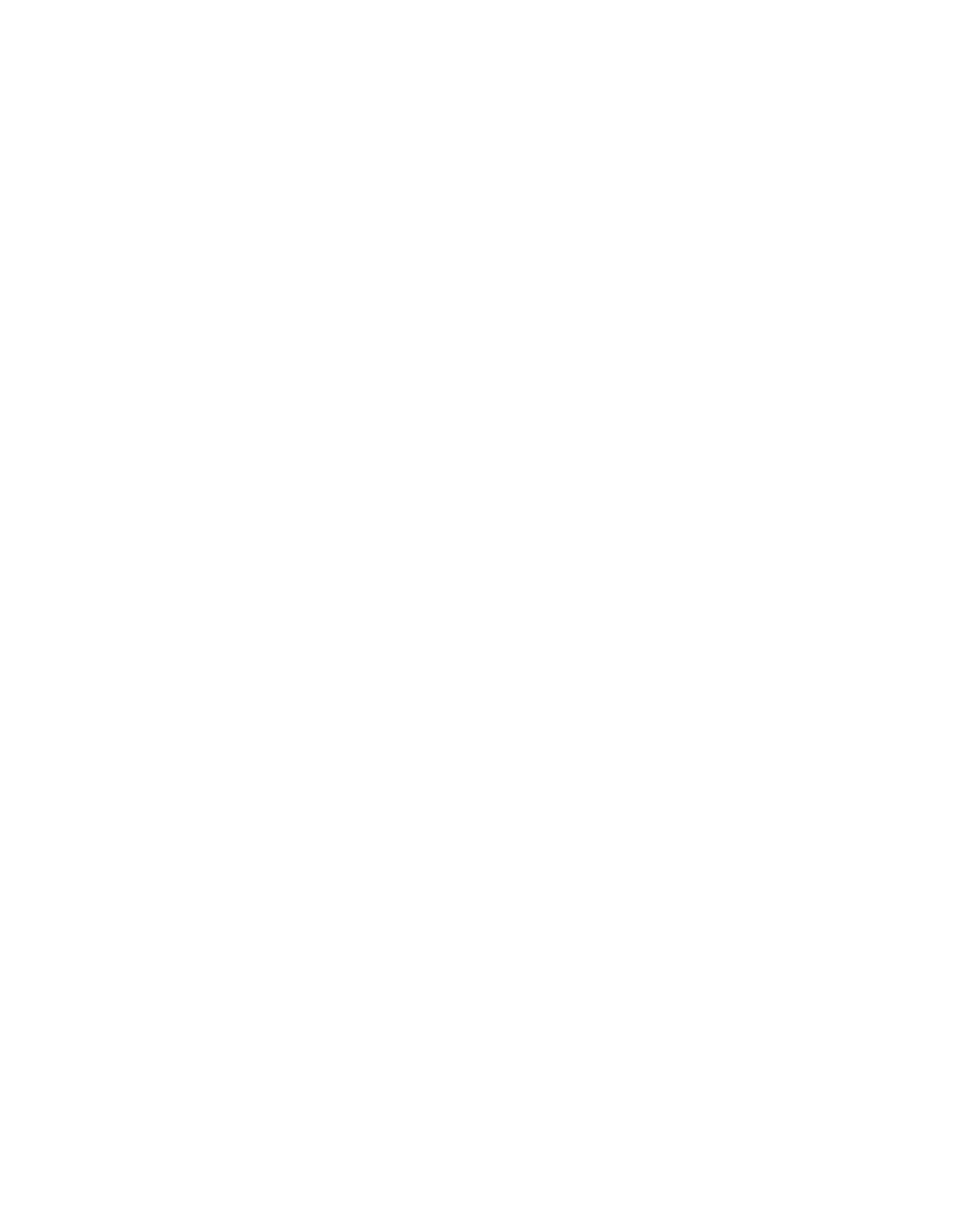# **Daily Groups**

#### **Wake-up at 7:00 am**

 $\triangleright$  Wake up/shower/breakfast

#### **Personal Plan for the Day (PPFD)**

- $\triangleright$  Each morning we share our "Personal Plan for the Day"
	- o Monday, Tuesday, Wednesday, Thursday: 8:00 am
	- o Friday: 9:15 am
	- o Saturday, Sunday: 9:00 am

#### **Reflections**

- $\triangleright$  Each night at 10:00 pm the House Captain calls Reflections Group
	- o In this group each resident shares an inventory of their day.
	- o We ask ourselves, "Was I selfish, dishonest, resentful, or afraid today? Do I owe anyone amends?"
	- o We admit when something was our fault and forgive if it wasn't.
	- o We make amends to anyone we may have harmed, "Cleaning *our* side of the street."
	- o We try to set right any new mistakes in our words and behaviors as we go along. We learn to live peacefully and calmly with each other.
- Ø Little Creek's cardinal rule is that *no one* goes to sleep with a resentment.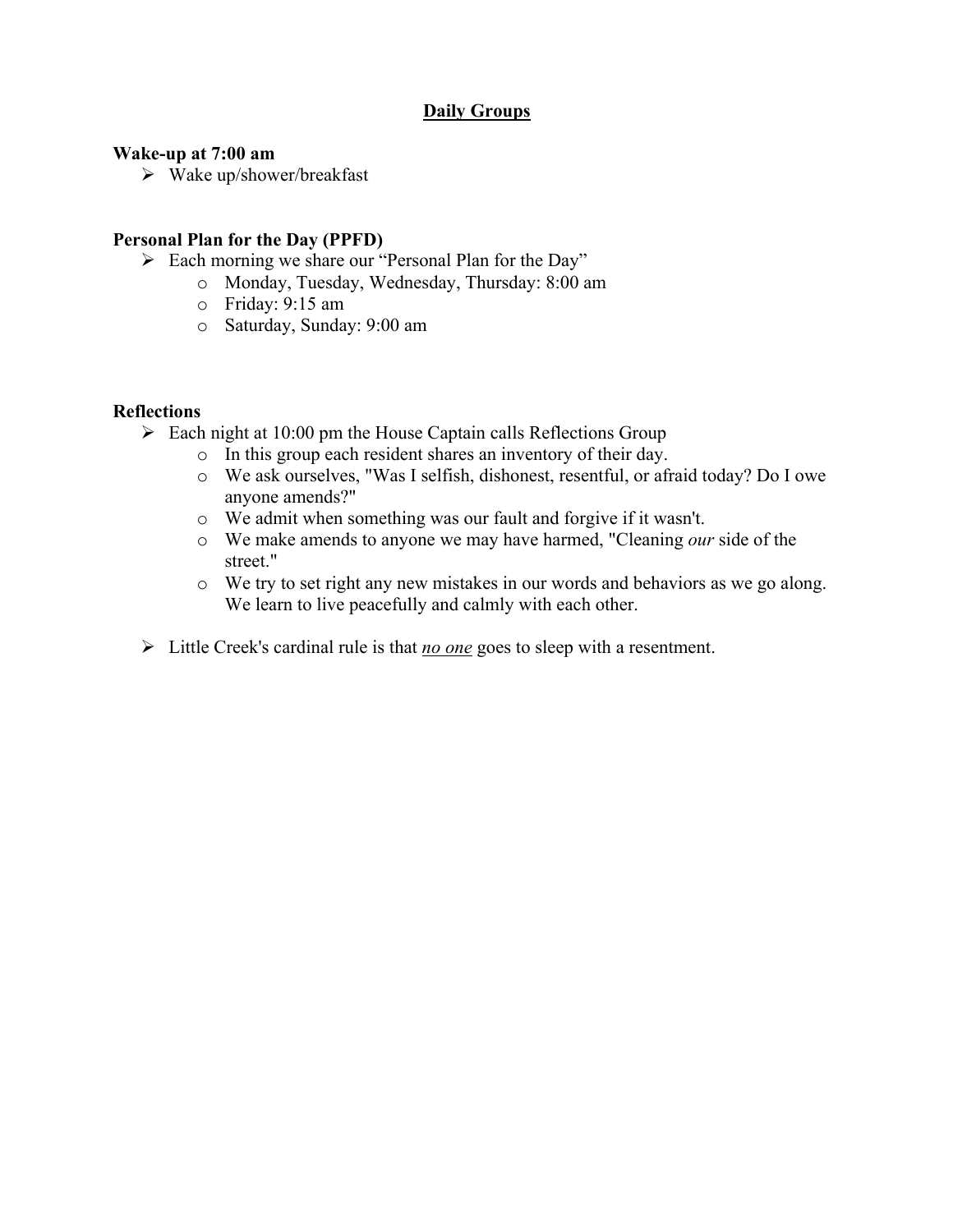# **House Rules**

# **Bathrooms**

- $\triangleright$  Showers, toilets, and floors must be cleaned at least twice per week.
- $\triangleright$  Sinks and mirrors must be cleaned daily.
- $\triangleright$  Leave nothing on the sink. If you don't have a toiletry case, one will be provided.
- $\triangleright$  Do not use another residents' toiletries.
- $\triangleright$  Limit your showers to ten minutes.
- $\triangleright$  Leave the shower curtain fully extended and make sure the floor is dry before leaving.
- $\triangleright$  Do not flush anything but toilet paper. If the toilet becomes clogged, notify staff immediately.
- $\triangleright$  Turn the bath fan ON when using the bathroom.
- $\triangleright$  Empty the trash every morning and replace the toilet paper as needed.
- Ø Hang towels only on towel hooks or racks, *not* on doors or dresser drawers.
- $\triangleright$  Used towels are exchanged weekly.
- $\triangleright$  Do not keep more than one bath towel.
- $\triangleright$  Respect others who share the bathroom, clean up after yourself.
- $\triangleright$  Turn off the faucets, lights, heat, and fan before leaving.

# **Bedrooms**

- Ø *Never* enter another resident's room without that resident present. *No Exceptions.*
- $\triangleright$  Must be kept cleaned and organized throughout the day.
- $\triangleright$  Must be able to pass inspection at 8:15am and 3pm.
- Ø If you're not in bed; it must be made, and have no clothes, books, etc., on it.
- $\triangleright$  Beds-When making your bed, fold the top sheet 5 inches over the comforter at the head of the bed. Do not store anything under the bed.
- $\triangleright$  Sheets- Not to be seen hanging below the comforter off the sides of the bed; tuck them in. Change sheets weekly.
- Ø Carpet- Vacuum daily, especially *under* the bed.
- $\triangleright$  Shoes-Keep them lined up along the edge of the bed or put them neatly in the closet.
- $\triangleright$  Dressers- Keep only a few items on them and keep them neatly organized.
- $\triangleright$  Closets- are to be neatly arranged with no items piled on the floor or on the shelves.
- $\triangleright$  Cork Bulletin Boards- for pictures or papers. Don't take the board off the wall and do not tape or pin anything directly on the walls. Pictures displayed on the board must not be offensive or embarrassing to others.
- Ø Clothes-must be on hangers, in drawers, or in the hamper. *No Exceptions*.
- Ø Trash- empty *every* morning.
- $\triangleright$  Electric Baseboard Heat- dressers and any other items must be at least 6 inches from the heater.
- $\triangleright$  Lights and fans-they are to be turned off when you are not in your room.
- $\triangleright$  Group meetings are not allowed in bedrooms.
- $\triangleright$  Doors are NEVER to be locked.
- Ø Food, cups, glasses, and bottles are *not allowed* in bedrooms. Violations will result in loss of privileges.
- Ø **Rooms are subject to search at any time.**
- Ø **Cash or valuables are not to be left out on dressers, nightstands, etc.**

# **Bedroom and Bathroom Heat**

 $\triangleright$  In warm months, thermostat is turned OFF.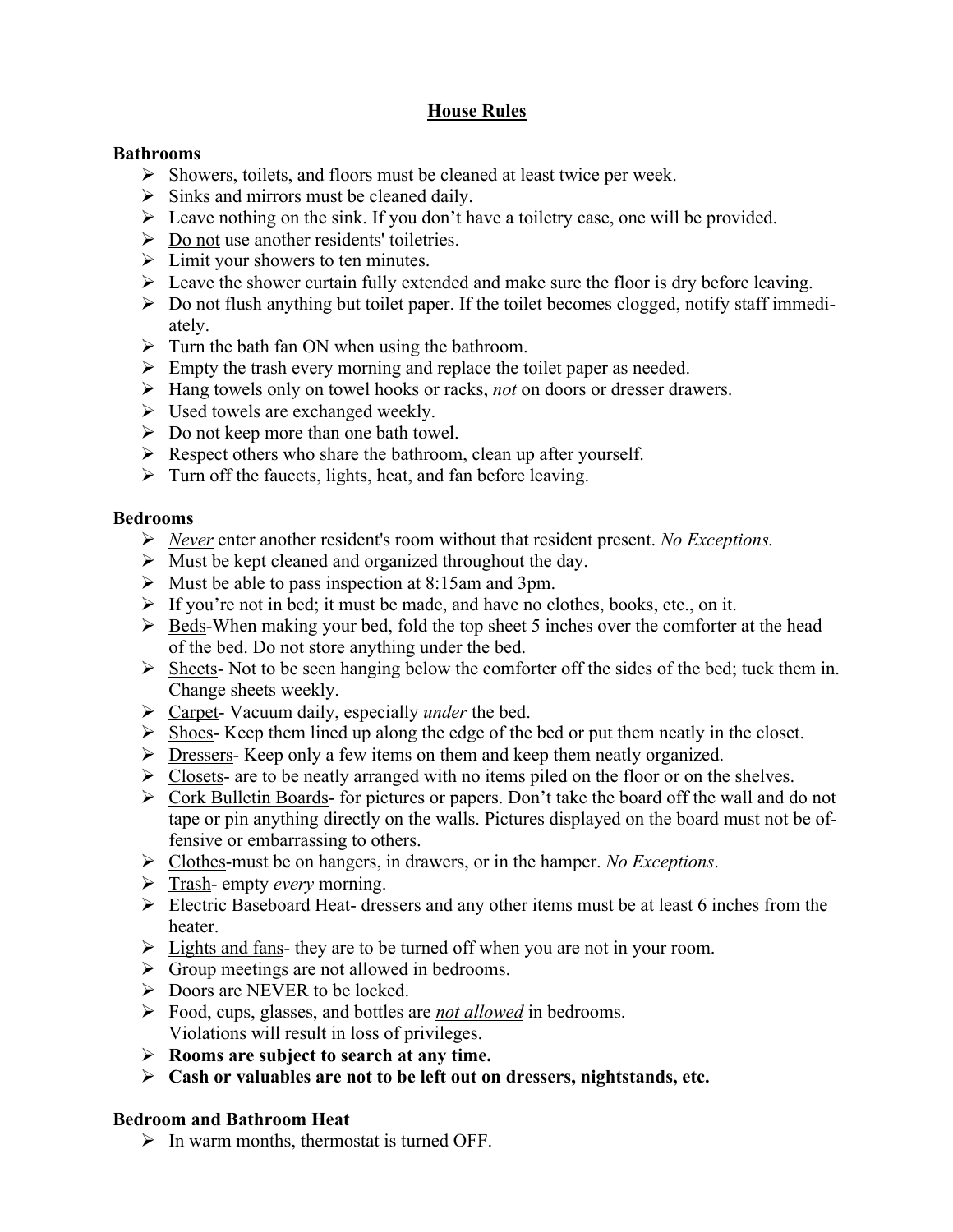- $\triangleright$  In cold months, set the thermostat to "comfort zone" when you are in the room and set it to 60 degrees when leaving the rooms.
- Ø *Never* turn up another residents heat as a prank. This is a fire and safety hazard. Violators will be evicted.

# **Buddy System**

- $\triangleright$  For the first 30 days, new residents are paired with a 'Buddy.'
- $\triangleright$  The Buddy is a senior resident that can answer your questions about house routines and is also responsible for familiarizing you with house rules.

# **Captains**

# **House Captain**

- $\triangleright$  A senior resident.
- $\triangleright$  Chairs the nightly Reflections Group.
- $\triangleright$  Keeps count of residents and gets them organized for groups or activities on time.
- $\triangleright$  Wakes up all residents in the morning with the help of Blue and Green Side Captains.
- $\triangleright$  Holds residents accountable for completing the chores they are responsible for.
- $\triangleright$  Has the ability to dispense penalties or additional chores (only with staff permission).
- $\triangleright$  Acts as the middleman between residents and staff for house conduct and responsibilities.

# **Green and Blue Side Captains**

- $\triangleright$  Checks rooms before the group leaves the house and ensures that the heat, fans and lights are off in all rooms, bathrooms, and hallways.
- $\triangleright$  Ensures all windows are closed in bedrooms.
- $\triangleright$  Reports any problems found in the rooms to the House Captain and Staff.
- $\triangleright$  Assists the house captain in waking residents up in the morning.

# **Dog Captain**

- $\triangleright$  Walks the dogs every 3-4 hours.
- $\triangleright$  Keeps food and water bowls full at all times.
- $\triangleright$  Notifies Barbara when dog food supply is low.
- $\triangleright$  Keeps dogs away from tall grass and bushes during 'tick season.'
- $\triangleright$  Keeps dogs from eating anything while outside, particularly, deer and rabbit droppings.

# **Cars**

- $\triangleright$  After 30 days and with the Director's approval, residents can earn the privilege of having a car if they are employed or attending school.
- $\triangleright$  Vehicles are subject to search by Staff at any time.
- Ø Vehicles are subject to mileage check before and after use.
- $\triangleright$  Keys must be given to staff; violations will result in loss of car privileges.
- $\triangleright$  Residents are mandated to receive UA and BT following use of their vehicles.

# **Central Air Conditioning**

- $\triangleright$  Do not touch the central air conditioning thermostats.
- $\triangleright$  Keep all windows closed when the central air heat or cooling is on.

# **Chores**

- Ø **You're responsible to know your chore and keep your assigned area clean all day.**
- $\triangleright$  Chores must be completed before morning group.
- Ø You *must* transfer and teach your chore to someone else *and* inform staff if you're going to be absent ...i.e. leaving before chores for work or school, or on a home visit.
- $\triangleright$  The Chore List is posted on the refrigerator.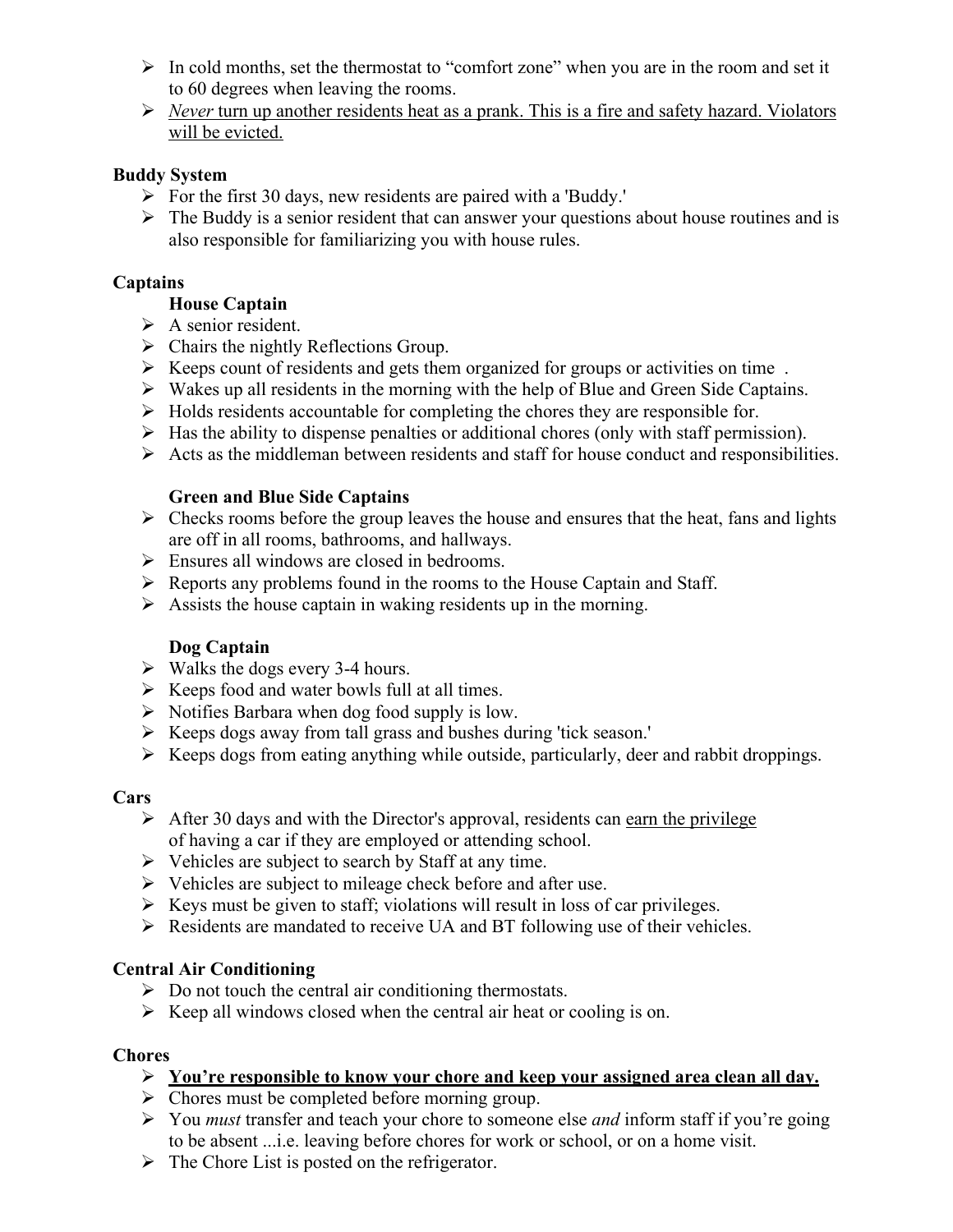$\triangleright$  Keep your assigned chore area clean throughout the day.

# **Coffee Usage**

- $\triangleright$  Resident coffee intake is monitored for caffeine abuse.
- $\triangleright$  Any coffee brought into the house will be locked in the kitchen storage closet.
- $\triangleright$  Any resident intentionally putting more than one bag in the coffee maker will lose privileges.

# **Common Bathrooms**

- $\triangleright$  Please be sure to flush and put the lid down after using common bathrooms.
- $\triangleright$  If you finish a roll of toilet paper, please replace it.

# **Community Day**

- $\triangleright$  Every Monday is Community Day; the purpose is to focus on your personal recovery, your treatment needs, and to spend quality time with one another and limit outside distractions.
- $\triangleright$  The following items are not permitted on community days:
	- o Cell phone
	- o iPod
	- o MP3 player
	- o TV
	- o Van radio

# **Computers**

- $\triangleright$  Residents are on a computer blackout for the first 30 days.
- $\triangleright$  Residents are not permitted to use the Staff computer at any time.
- $\triangleright$  Computers may only be used for school, work, obtaining employment, or looking for housing.
- $\triangleright$  You are only permitted to keep your personal laptop at the Lodge if you are in school or your job requires you to have access to it.
	- o Laptops are kept locked in the Staff Office.
- $\triangleright$  Weekends: Computer hours are 1:00 pm until lights out.
- $\triangleright$  Weekdays: Computers hours are 2:00-3:00 pm and after Reflections Group until lights out.
- Ø Laptops must remain downstairs at all times, *no exceptions*; violations will result in loss of your laptops and other electronics.
- Ø **PROHIBITED WEBSITES:** Facebook, Twitter, MySpace, YouTube, Skype, gambling, dating, pornography, music downloading websites, multi-player online games, and torrent file downloading websites.
- $\triangleright$  All web site traffic is monitored and logged.
- Ø Music cannot be downloaded onto Little Creek computers. Music may be kept on a USB drive to be transferred to your music device or you may download music to your device when you are on a home pass.

# **Cubbies**

- $\triangleright$  Each person is assigned a cubby near their bedroom for books and stationary. Please keep them neat and organized.
- $\triangleright$  Cubbies are to be emptied upon discharge.

# **Dogs**

- Ø *Are never allowed upstairs or on any furniture.*
- $\triangleright$  Never call the dogs upstairs or throw meal scraps to them.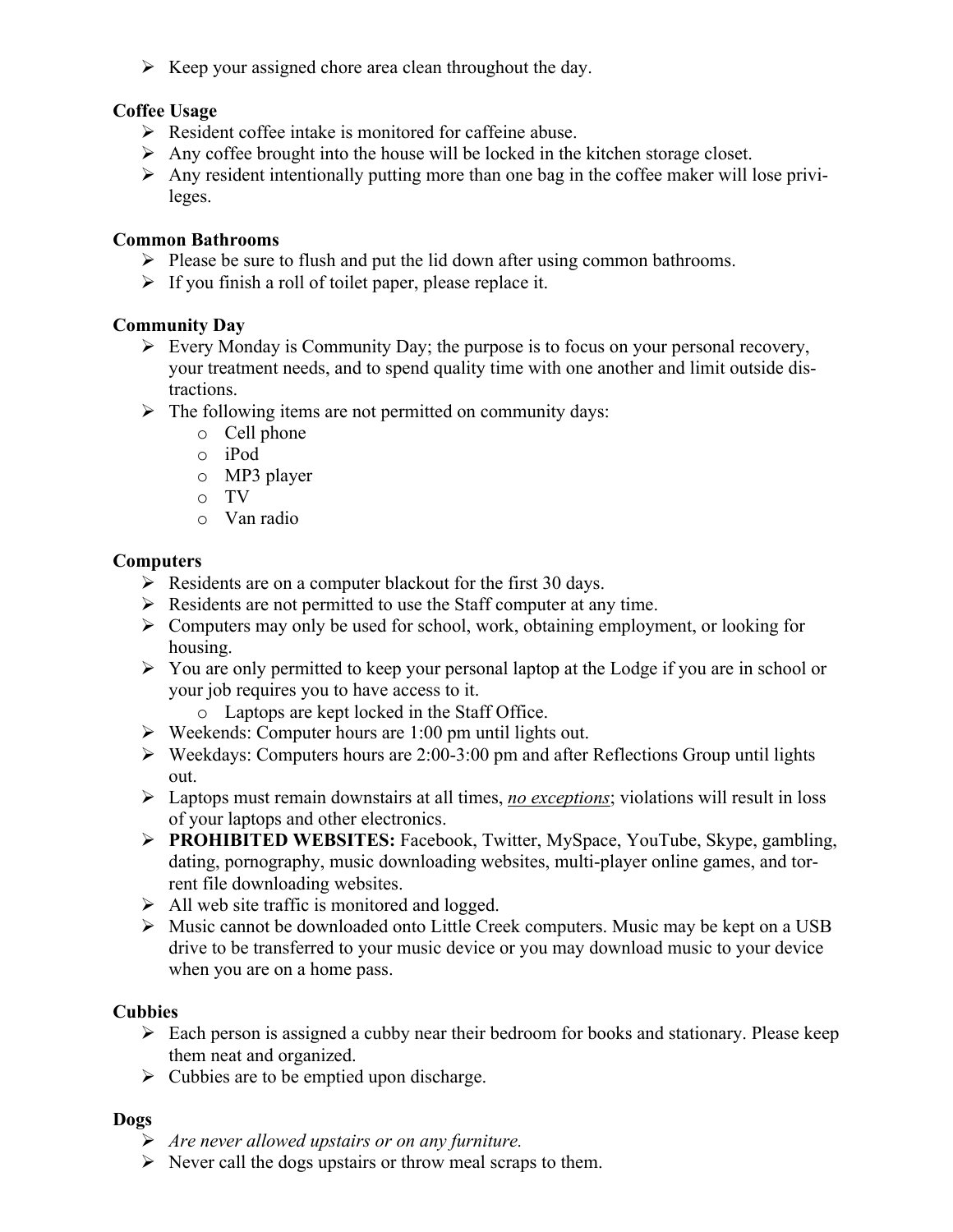- $\triangleright$  The dogs are the responsibility of all residents, not just the Dog Captain.
- $\triangleright$  If you witness the dogs making a mess in the house, clean it up.
- $\triangleright$  Never let them off their leashes when outside.
- $\triangleright$  Never mistreat the dogs in any way or feed them anything other than dog food.

#### **Dress Code**

- $\triangleright$  Sleeveless tops are only allowed in the gym.
- Ø Sweatpants are only allowed in the gym, during Jordan's exercise group, before PPFD, and after Reflections Group.
- Ø Pajama pants are only allowed before PPFD and after Reflections Group.
- $\triangleright$  Do not wear ripped or torn clothing.
- $\triangleright$  Do not wear hats or hoods in the house.
- $\triangleright$  Pants should be worn at the waistline, not below.
- $\triangleright$  Be showered, dressed, and presentable for the day by PPFD.

### **Drug Testing**

- $\triangleright$  Drugs, alcohol, and items containing alcohol (i.e. cologne, mouthwash) are not permitted on the premises.
	- o If a resident arrives with any of these items and they cannot be sent home immediately, they will be thrown out.
- $\triangleright$  If a resident is found with drugs, alcohol, or paraphernalia, they will be discharged immediately..
- $\triangleright$  Any over-the-counter items and prescription medications must be given to staff when they enter the house.
- $\triangleright$  Residents are subject to random testing. Refusal is grounds for discharge.

#### **Emergency Procedures**

- $\triangleright$  Fire drills will be performed at various times according to state regulations.
- $\triangleright$  During any fire drill or emergency evacuation, all residents are to calmly exit the house using the nearest exit and proceed directly to the shed located on the driveway. All residents must remain there until directed by Staff to return inside.

#### **Fires**

- $\triangleright$  Bonfires are allowed in the outside fire pit.
- Ø *Never* put anything in the fire other than paper, kindling, and wood.
- $\triangleright$  If the fire will be unattended, it must be extinguished.
- $\triangleright$  Fire of any type is never allowed in the house. (i.e. using lighters, matches, candles)

#### **Energy Drinks and Supplements**

- $\triangleright$  Residents are not permitted to purchase, use, or have in their possession any type of energy drink.
	- o I.e. Red Bull, Monster, Amp, highly caffeinated drinks as Mountain Dew, Sundrop, or drinks containing taurine are not allowed.
- $\triangleright$  Protein powders or supplements containing creatine or other energy boosting additives are not allowed. Ask staff if you have any questions.

#### **Food**

- $\triangleright$  Any food in the house is accessible to all residents. There is no personal food.
- $\triangleright$  Eating between meals is not permitted, except for designated snack times listed in the Kitchen Rules.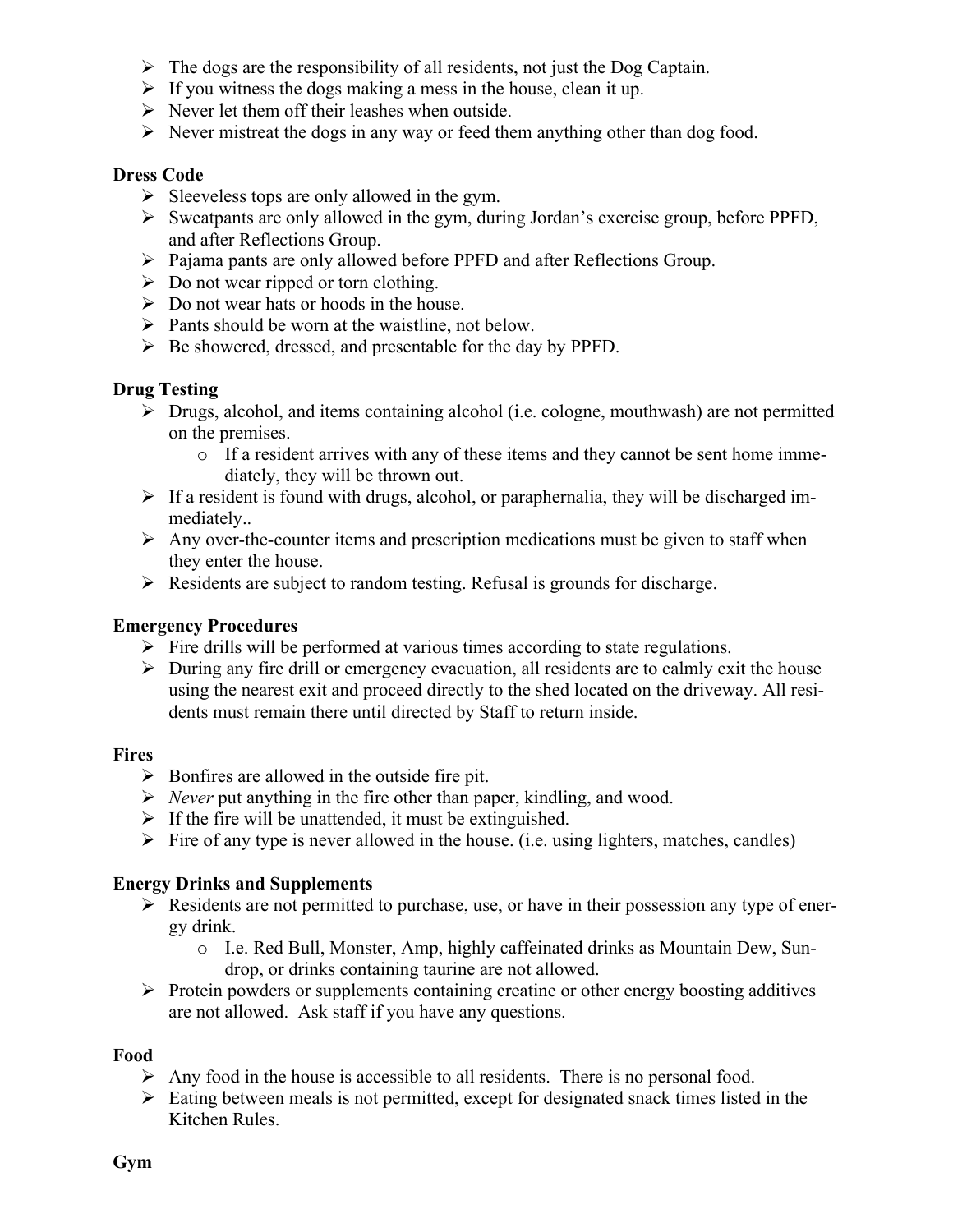- $\triangleright$  Gym hours are 7:00am 10:00pm.
- $\triangleright$  Residents are allowed to work out one hour per day.
- $\triangleright$  Shirts, closed toed shoes, and spotters are required while working out.
- $\triangleright$  Music is allowed at moderate volumes and must be turned off when unattended.
	- o Music containing drug or gang references, or foul language is not allowed.
- $\triangleright$  Rack weights and clean up the area when finished.
- $\triangleright$  Use white towels and Fantastic to wipe down equipment after use.
- Ø *Never* leave glasses, bottles, cans, towels, or clothing in the gym.

# **Domestication**

 $\triangleright$  On Friday mornings, "Fun with Rosie" takes place beginning after PPFD. During this activity, residents learn how to clean different parts of the house. Resident participation is mandatory.

# **Hygiene**

- $\triangleright$  Showers are to be taken during the day and not after lights out.
- $\triangleright$  Shower after using the gym, track, or any field work.
- $\triangleright$  Sweaty or dirty clothes are not permitted at groups or meals.
- $\triangleright$  Don't let dirty laundry pile up.
- $\triangleright$  Green and blue sides are assigned specific laundry days and times.

# **iPods and Music Players**

- $\triangleright$  Music devices that do not have internet connection
- $\triangleright$  Music devices will be handed out after PPFD and must be returned before Reflections Group. Any exceptions to this rule will be made by your Primary Counselor.
- $\triangleright$  They are not permitted to be used during groups, meals, house meetings, vans, outside meetings, Adventure Trek, or other times to be determined with Staff discretion.
- $\triangleright$  Violations will result in the loss of your music device.
- $\triangleright$  Music devices can be confiscated if residents appear to use them as a distraction or to isolate.
- $\triangleright$  You are only permitted to have one ear bud in at a time when you are in a common area in the house.

# **Kitchen**

- $\triangleright$  Read and learn the "Kitchen Hours and Rules" posted on the side of the refrigerator.
- $\triangleright$  Between meals: Never leave your cup, glass, or dish on the counter or in the sink. Rinse them off and put them in the dishwasher.

# **Laundry Room**

Ø Hours are 7:00am-9:00pm. Green Team - Sunday and Wednesday

Blue Team - Monday, Thursday and Friday

- $\triangleright$  Laundry may be washed/dried on Saturday with staff permission.
- $\triangleright$  Remove your clothes from the washer/dryer as soon as they are done.
- $\triangleright$  Don't leave clothes in the machines overnight.
- $\triangleright$  Clean the lint screen before and after using the dryer.
- $\triangleright$  Unplug the iron/steamer and turn off the lights when leaving.
- $\triangleright$  Ask Staff for help with machine operation and detergent use.

# **Lights Out**

- $\triangleright$  Sunday through Thursday: 11:00pm
- $\triangleright$  Friday and Saturday: midnight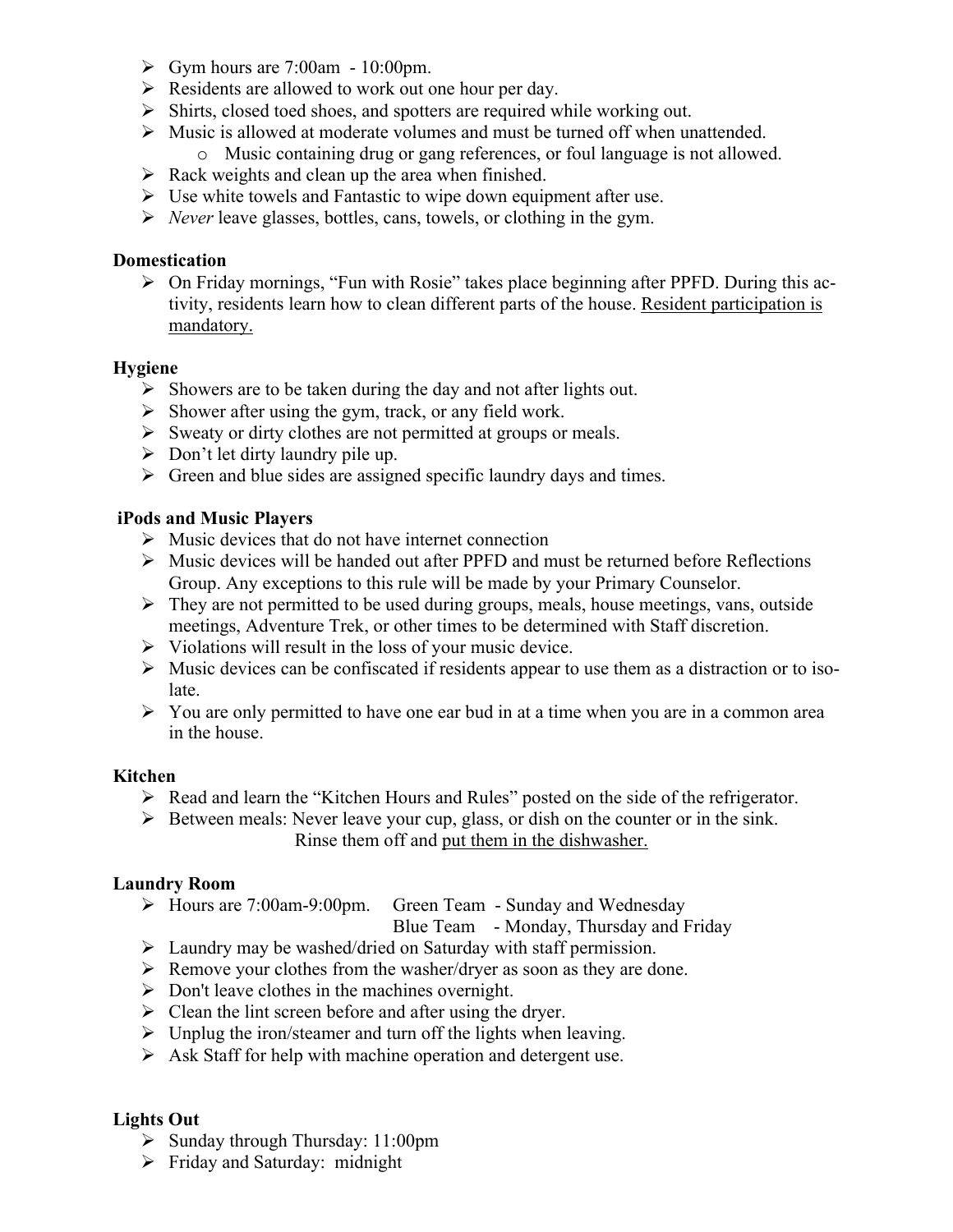- $\triangleright$  The TV must be off and residents in their rooms at lights out.
- $\triangleright$  Only reading or desk lamps are allowed to be on after lights out.
- $\triangleright$  Residents who are not in their assigned rooms at lights out may have privileges revoked at the discretion of Staff.

# **Mail**

| $\triangleright$ For US mail: | For Fed Ex or UPS:   |
|-------------------------------|----------------------|
| Little Creek Lodge            | Little Creek Lodge   |
| P.O. Box 942                  | 359 Easton Turnpike  |
| Hamlin, PA 18427              | Lake Ariel, PA 18436 |

 $\triangleright$  All packages must be opened with a staff member.

# **Meals**

- Ø Lunch and dinner are eaten together as a community. *No Exceptions.*
- $\triangleright$  The chef will ring the bell when it's time to eat.
- $\triangleright$  Meals are not over until everyone is finished.
- Ø *No one* gets up from the dining table until the House Captain calls clean up.
- $\triangleright$  If you have any food allergies or special diet, notify staff immediately.
- $\triangleright$  If you have any strong dislike for a particular food, notify the chef.
- $\triangleright$  Residents are offered a variety of options during meals and are not permitted to prepare a different meal.
- Ø *Do not* go behind the counter to prepare your own meal unless given Staff permission.

# **Medications**

- $\triangleright$  All prescription and over-the-counter medications must be turned into Staff upon arrival.
- $\triangleright$  Notify Staff of any allergic reactions to medications.
- $\triangleright$  Medications are dispensed each morning after PPFD and each night after Reflections Group.
- Ø Notify Staff immediately when starting, stopping, or changing, medications or dosages.
- $\triangleright$  Do not stop or adjust medications without the Director's approval or a note from a doctor.
- $\triangleright$  Do not share any medication with other residents.

# **Meeting Room**

- Ø *Food is not permitted downstairs—no exceptions.*
- $\triangleright$  Do not leave glasses, cups, cans, bottles, or trash anywhere in the meeting room area. Violations will result in loss of privileges.
- $\triangleright$  When drinks are allowed, they must be placed on tables, never on the floor.
- $\triangleright$  Shoes are not allowed on furniture.
- Ø *Do not* leave any personal items in the meeting room area, especially clothing.

# **Meetings**

- $\triangleright$  When leaving for meetings, residents must wait for Staff permission before getting into the vans.
- $\triangleright$  Residents are expected to be on their best behavior at meetings. Please do not be a distraction.
- Ø Get a coffee or use the men's room *before* the meeting starts or *after* it's over. o Do not get up during the meeting
- $\triangleright$  The meetings are free, but if you get a coffee, make a contribution.
- Ø Cigarette butts are *never* to be thrown on meeting property. Violations will result in the loss of this privilege.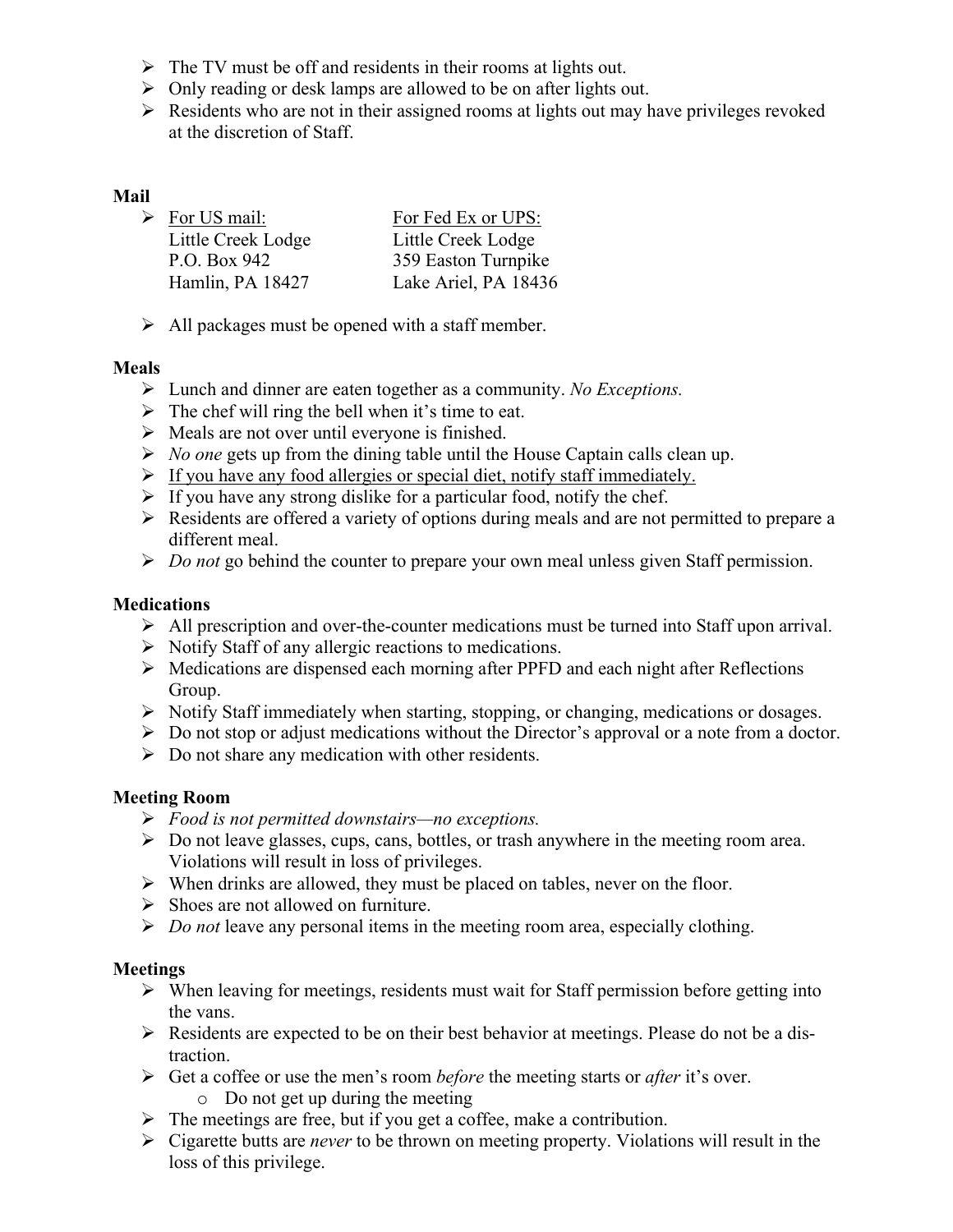- Ø *The following are not permitted at meetings:* talking to women, wearing hoods or hats, chewing tobacco, spitting on sidewalks, foul language, drug glorification, cell phones, or music players.
- Ø When the meeting is over, help put away chairs and tables *before* going outside.
- $\triangleright$  Ask staff if you need clarification on these rules.

# **Music Studio**

- $\triangleright$  Music projects can be worked on at scheduled times with Staff.
- $\triangleright$  Unscheduled use is at Staff discretion.
- $\triangleright$  Residents must always ask to use the studio, it is a privilege.
- $\triangleright$  Must be kept clean and the equipment not abused.
- Ø Drinks and food are *never* allowed in the studio.

# **Petty Cash**

- $\triangleright$  Cash, credit/debit cards, checkbooks, etc. must be turned over to the office upon arrival.
- $\triangleright$  A personal "account" will be created for each resident from which they can withdraw.
- $\triangleright$  Withdrawal amounts will vary according to the resident's need such as smoking, additional counseling, doctor appointments, passes, and personal items.
	- o Residents cannot withdraw more than \$30.00 at a time.
	- o Withdrawals can be made on Mondays, Wednesdays or Fridays during Banking Hours with Rosie
- $\triangleright$  Account deposits are to be sent to our office in the form of a check made payable to the resident. The resident will be asked to endorse the check and that amount will be added to their account.
- $\triangleright$  When a resident gets a job, all pay will be turned into the office as received.
- $\triangleright$  Cash pay should come with a note from the employer stating the amount paid.
- $\triangleright$  Residents are not allowed to lend money to one another.

# **Phones**

# **House Phone**

- Ø Residents are allowed to use a Lodge phone to make 3 outside calls under Staff supervision per week.
	- o Phone calls to sponsors are not counted.
- $\triangleright$  Calls are not to exceed 10 minutes. Violation of this rule will result in the loss of this privilege.
- $\triangleright$  The Phone Log must be filled out by Staff for each call.
- $\triangleright$  Only L4 (line 4) is to be used.
- $\triangleright$  Night time calls are limited to your immediate family or sponsor only.
- $\triangleright$  Staff will not tell the caller that you are here unless you signed a release for that caller.
- Ø Little Creek: (570) 689-2644 Fax: (570) 689-2744.

# **Cell Phones**

- $\triangleright$  Residents are permitted to get a tracfone or have their smart phone after they have been in treatment 30 days, they have completed their Emotional 1<sup>st</sup> Step, and they have obtained a sponsor.
- $\triangleright$  Phones are numbered and kept in the Staff office when not in use.
- $\triangleright$  Phones are given out after 11:00 am and must be turned in prior to leaving for outside meetings in the evening.
- $\triangleright$  Phones can never be borrowed from, or shared, with other residents
- $\triangleright$  Phones are never allowed at meetings or in vans without Staff permission.
- $\triangleright$  Excessive use of phones, calling or receiving calls from individuals not approved of by the Director, or repeated violation of house rules will result in loss of privileges.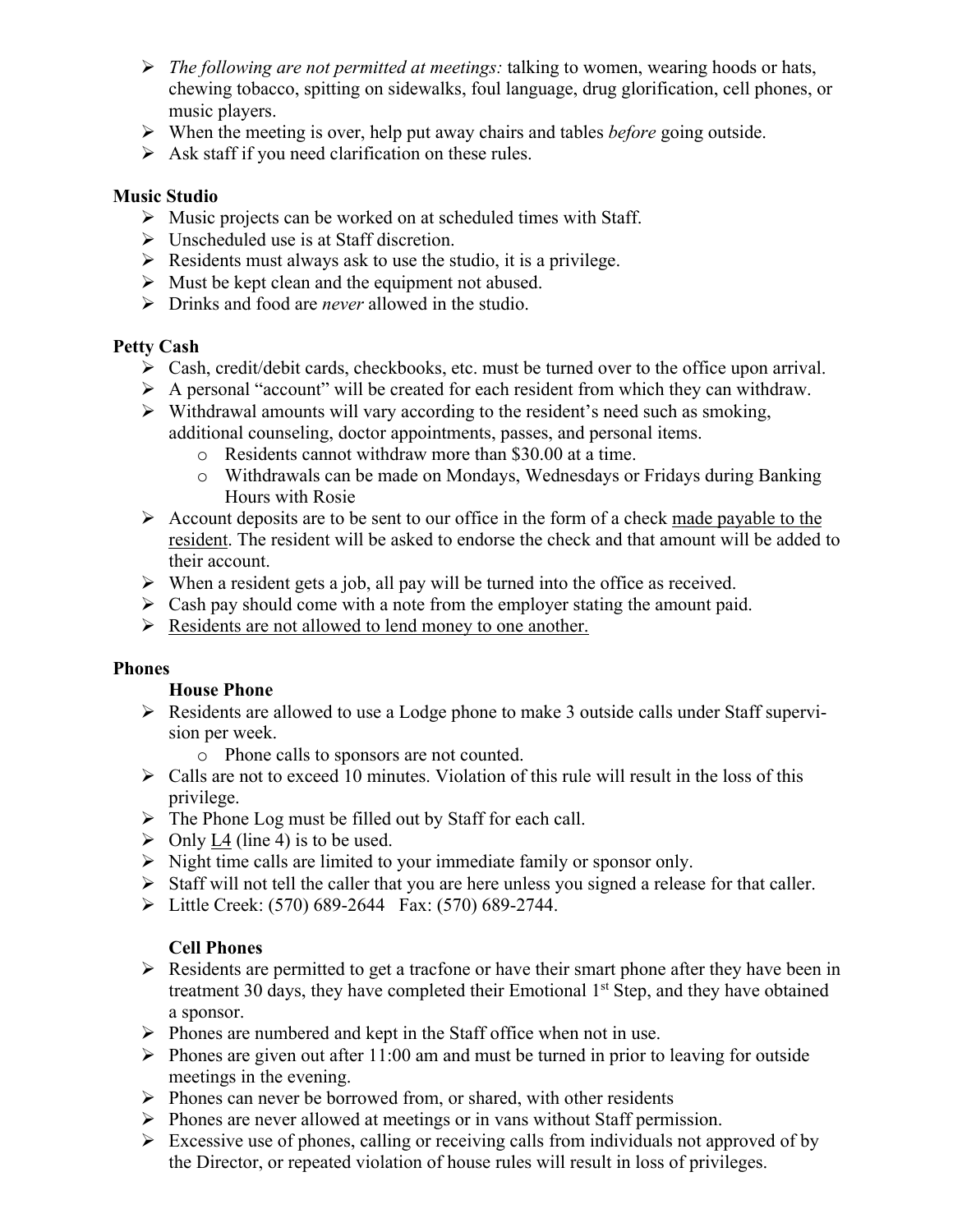# **Recycling**

- Ø *All cans and bottles are to be placed in the recycling containers.* 
	- o Repeated violations of this rule will result in ALL residents losing their store and soda machine privileges.
- $\triangleright$  Recycling containers are located in the gym, the main meeting room area, and in the kitchen/dining area.
- $\triangleright$  Recyclables are not to be used as ashtrays or spittoons.

#### **Religious Services**

 $\triangleright$  Residents are free to attend local worship services but must be transported and accompanied by Staff. Arrangements must be made before 12:00pm on Friday.

### **Shopping**

- $\triangleright$  Trips to Rite Aid, convenient stores, and local stores are made periodically.
- $\triangleright$  Resident needs are considered and scheduled by staff.
- Ø Residents must ask Staff *before* leaving for nightly meetings, if they need to stop somewhere.

#### **Sponsors**

- $\triangleright$  It is suggested that residents ask Staff how to select a sponsor before asking someone.
- Ø Little Creek Lodge Staff members are not permitted to sponsor residents.
- $\triangleright$  Minimum sponsorship requirements:
	- $\circ$  1 or more years of continuous sobriety, completed his 5<sup>th</sup> step with a sponsor who has worked the steps, has a home group.

o

#### **Staff**

 $\triangleright$  Disrespect of Staff in any form is grounds for discharge.

#### **Teams**

- $\triangleright$  The wings of the house are divided into Green and BlueTeams.
- $\triangleright$  Green 0 to 30 days
- $\triangleright$  Blue 30 to 90 days

#### **Tobacco**

- $\triangleright$  Cigarette smoking allowed *only* in the patio area.
- Ø Cigarette butts must be put in ashtrays and *never* in inside garbage cans.
- $\triangleright$  Chewing tobacco is not permitted.

#### **Transportation**

- $\triangleright$  Transportation is provided for residents for doctor appointments, job interviews, and other requirements.
- $\triangleright$  All individual rides outside a 5 mi radius will be charged to the residents' personal account at the rate of \$20/hr.

#### **TV**

- $\triangleright$  Weekdays from 7:00 8:15 am (for news and sports only), and after 4:00 pm.
- $\blacktriangleright$  Allowed on weekends after 8:00 am.
- $\triangleright$  Staff monitors all TV use for appropriate content.
- $\triangleright$  TV is not permitted on Community Day (Monday).
- $\triangleright$  Sex, drugs, gang activity, or foul language are not allowed.
- $\triangleright$  If left on and unattended, the privilege will be removed.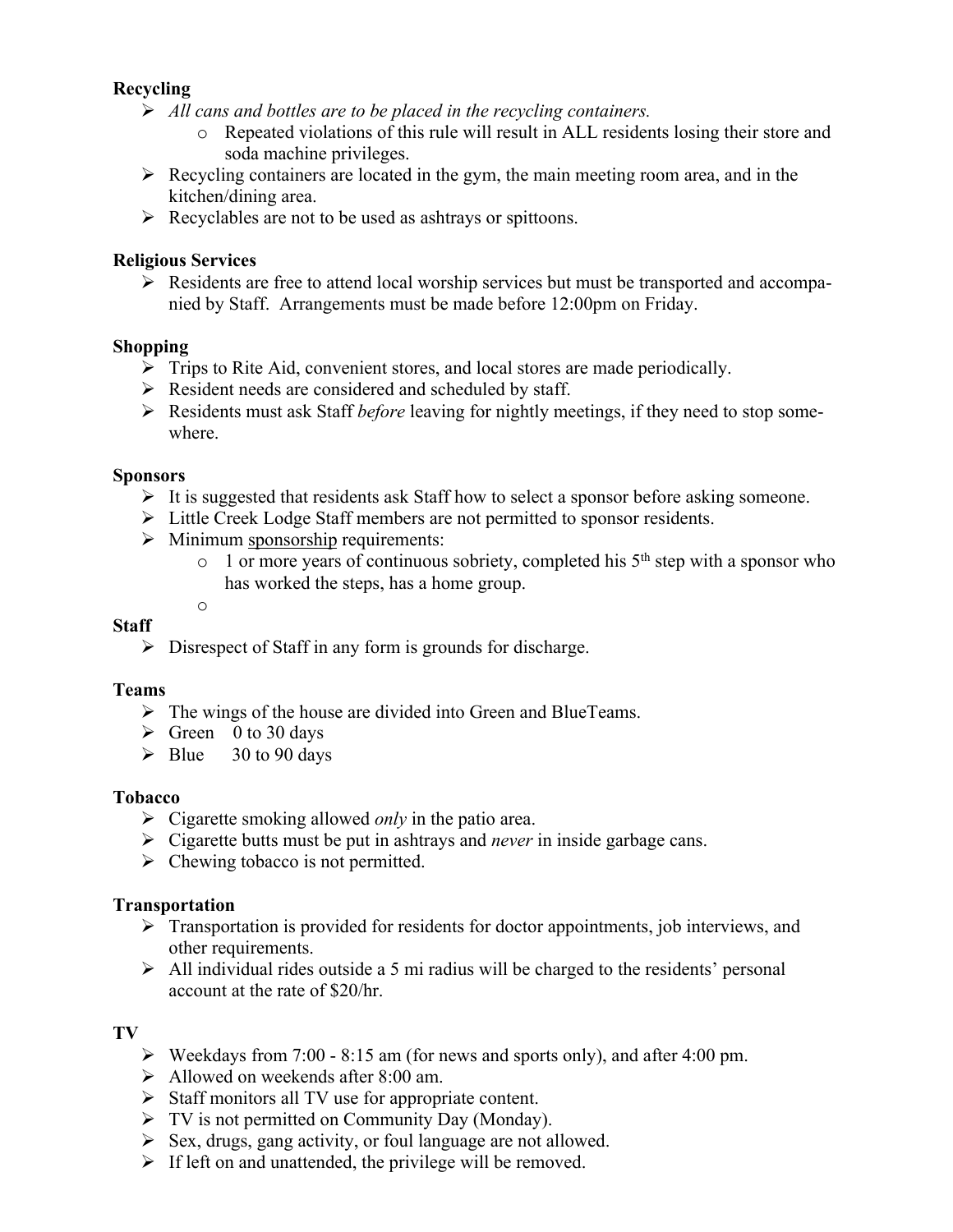# **Vans**

- $\triangleright$  Eating, drinking, and tobacco use are not allowed in the vans.
- $\triangleright$  Use of radio and content of music permitted, is at the driver's discretion.
- $\triangleright$  CD's or music players not allowed without staff permission.

# **Visitation**

- $\triangleright$  Residents are not permitted to have visits for their first 2 weeks in treatment.
- $\triangleright$  After the first 2 weeks, residents are allowed visits from their family members with Staff approval.
- $\triangleright$  Visits start at 12:00 pm on Sundays, and are by Staff approval only.
- $\triangleright$  Residents may spend the day off premises with family.
- $\triangleright$  All residents must be back at the Lodge by 4:30 pm on Sunday.
- $\triangleright$  All items brought by family/friends, or purchased while out, must be checked by Staff *before* they are taken to rooms.
- $\triangleright$  All visitors must enter the Lodge through the main entrance downstairs, no exceptions.

# Ø **Visits with Significant Others**

- $\triangleright$  Visits from a significant other may be considered after 30 days.
- $\triangleright$  Visits from a significant other are only permitted with parental and Program Director's approval.
- $\blacktriangleright$  They are permitted on Sundays from 12:00 pm to 4:00 pm.
- $\triangleright$  Public displays of affection are not permitted.
- Ø You must remain in public/common rooms while visiting at the Lodge. You are not allowed in your room at any time.
- $\triangleright$  If you are caught engaging in sexual activity on the premises, you will be considered for immediate discharge.

# Ø **Home Visits**

- $\triangleright$  Home visits will be considered after the resident has been at the Lodge for 30 days.
- Ø Requirements for home visits: Completion of Home Pass Agreement, Director approval, parental approval, sponsor, completion of Emotional 1<sup>st</sup> Step.
- $\triangleright$  Visits are for mending family relationships and rebuilding trust, not for rekindling relationships with old friends or significant others.
- $\triangleright$  Residents are required to attend 1 AA/NA meeting daily.
- $\triangleright$  Residents are to honor all staff and family rules established for the visit.
- $\triangleright$  Residents are required to call their assigned LCL Staff Member to check in daily.
- Ø Drug testing, breathalyzer and search are *mandatory* upon return to Little Creek.

# **Workbook**

- $\triangleright$  The Emotional 1st Step is each resident's first assignment and must be completed within 30 days. If it is not completed by the  $30<sup>th</sup>$  day, privileges will be revoked.
- $\triangleright$  Residents must have their Emotional 1<sup>st</sup> Step workbook reviewed by their Primary Counselor.
- $\triangleright$  Upon review by their Primary Counselor, residents must present this 1<sup>st</sup> Step to the rest of the community.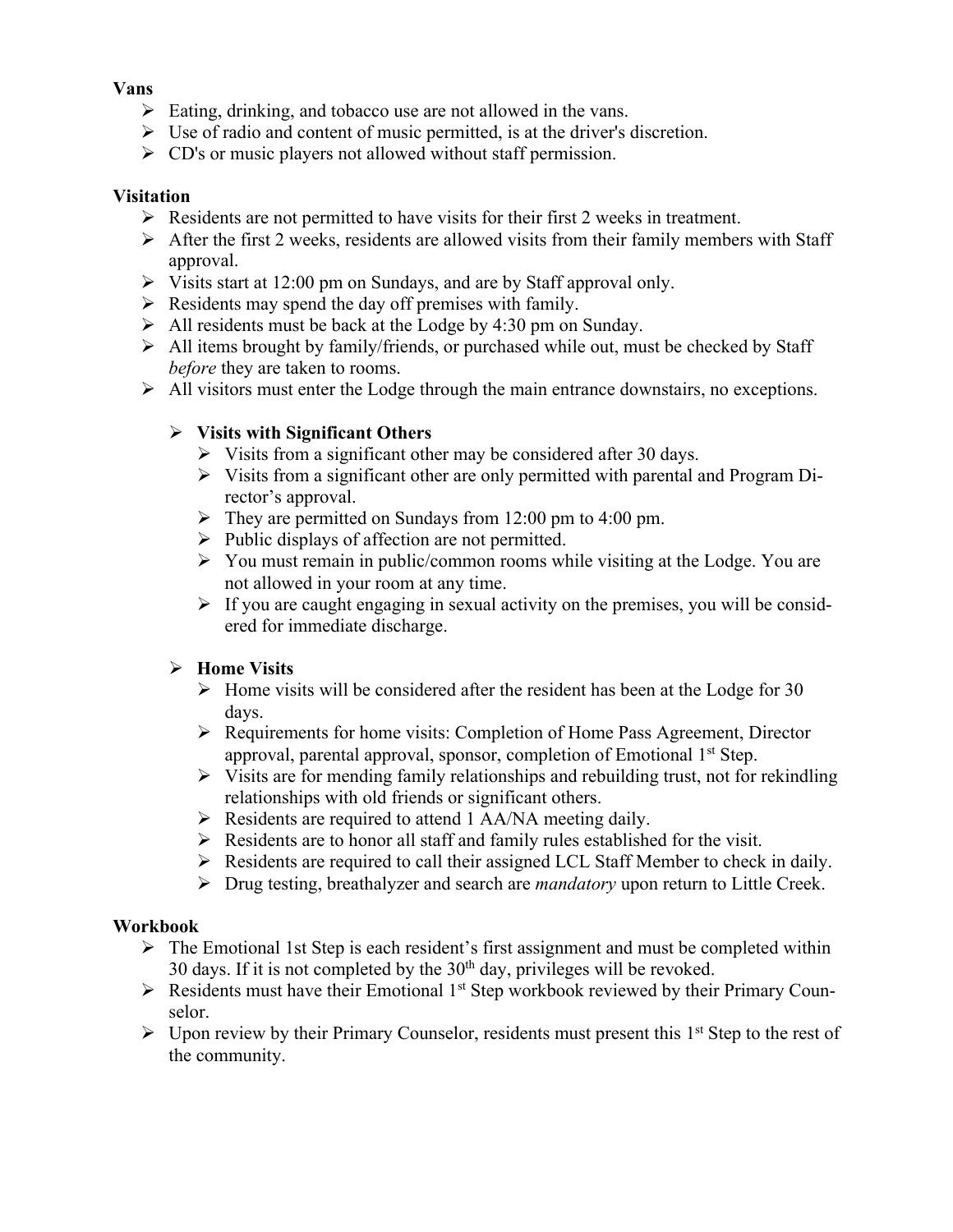### **Prayers**

#### **Acceptance Is the Answer**

*This widely used saying is found on page 417 of the Big Book 4th edition in the story Acceptance Was the Answer.* 

And acceptance is the answer to *all* my problems today. When I am disturbed, it is because I find some person, place, thing, or situation – some fact of my life – unacceptable to me, and I can find no serenity until I accept that person, place, thing, or situation as being exactly the way it is supposed to be at this moment. Nothing, absolutely nothing, happens in God's world by mistake. Until I could accept my alcoholism, I could not stay sober; unless I accept life completely on life's terms, I cannot be happy. I need to concentrate not so much on what needs to be changed in the world as on what needs to be changed in me and in my attitude.

### **Just for Today**

*Reprinted from the Little White Booklet, Narcotics Anonymous:* JUST FOR TODAY Tell yourself: JUST FOR TODAY my thoughts will be on my recovery, Living and enjoying life without the use of drugs. JUST FOR TODAY I will have faith in someone in NA who Believes in me and wants to help me in my recovery. JUST FOR TODAY I will have a program. I will try to follow it To the best of my ability. JUST FOR TODAY, through NA, I will try to get a better Perspective on my life. JUST FOR TODAY I will be unafraid. My thoughts will be on My new associations, people who are not using and Who have found a new way of life. So long as I follow That way, I have nothing to fear.

#### **Lord's Prayer**

*An homage to AA's kinship with the Christian Oxford Group. It is said at the end of meetings when the leader asks, "Whose father?"* Our Father, who art in heaven, Hallowed be thy Name. Thy kingdom come. Thy will be done, On earth as it is in heaven. Give us this day our daily bread. And forgive us our trespasses, As we forgive those who trespass against us. And lead us not into temptation, But deliver us from evil. For thine is the kingdom, and the power, and the glory, for ever and ever. Amen.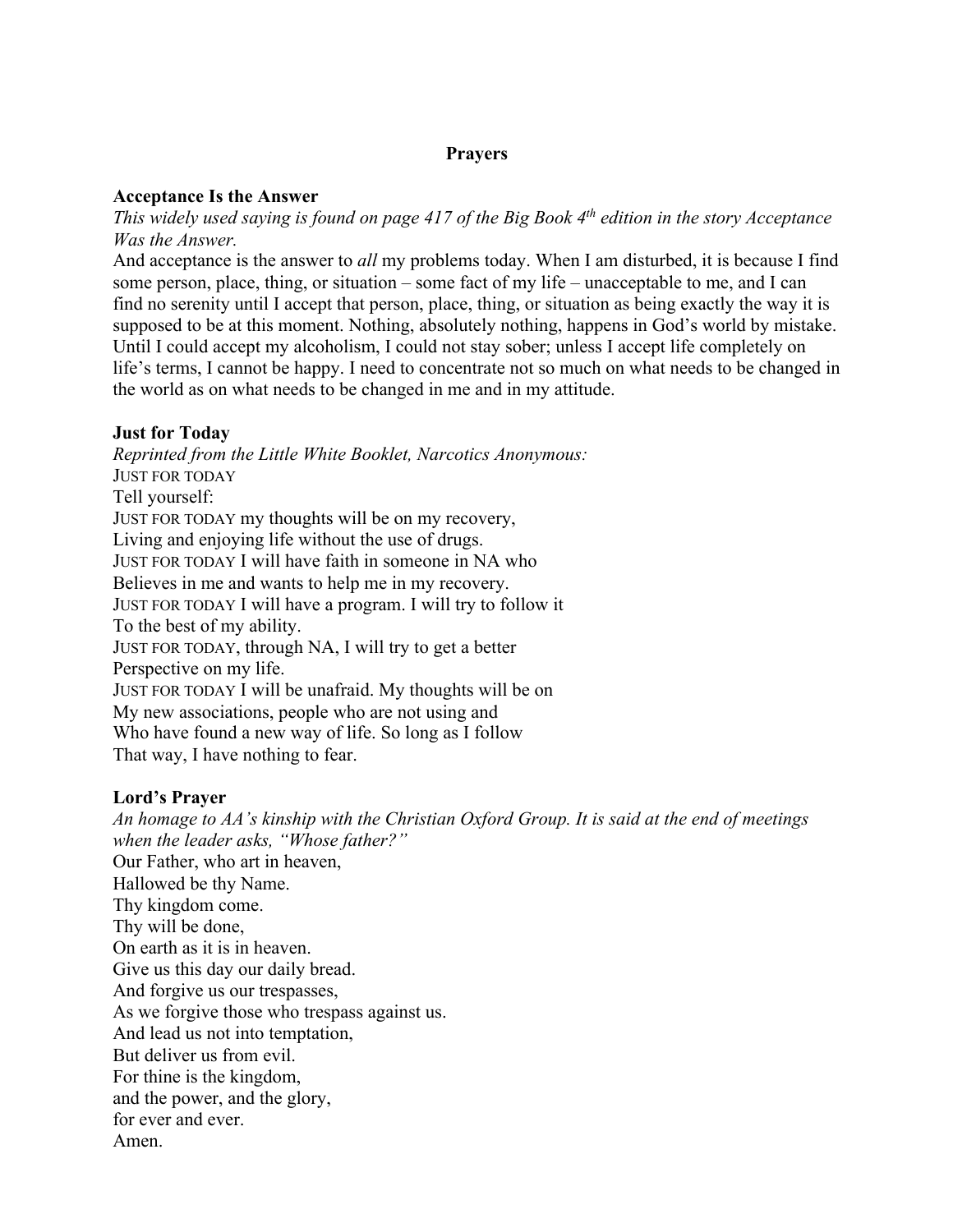#### **Morning Prayer**

*This prayer is adapted from page 86 of the Big Book of Alcoholics Anonymous:* God, direct my thinking today so that it be divorced of self pity, dishonesty, self-will, selfseeking and fear. God, inspire my thinking, decisions and intuitions. Help me to relax and take it easy. Free me from doubt and indecision. Guide me through this day and show me my next step. God, give me what I need to take care of any problems. I ask all these things that I may be of maximum service to you and my fellow man in the name of the Steps I pray. Amen.

#### **Night Time Reflection**

*The Big Book, page 86, gives us a prescription for what to do before we go to sleep at night.* When we retire at night, we constructively review our day. Were we resentful, selfish, dishonest or afraid? Do we owe an apology? Have we kept something to ourselves which should be discussed with another person at once? Were we kind and loving toward all? What could we have done better? Were we thinking of ourselves most of the time? Or were we thinking of what we could do for others, of what we could pack into the stream of life? But we must be careful not to drift into worry, remorse or morbid reflection, for that would diminish our usefulness to others. After making our review we ask God's forgiveness and inquire what corrective measures should be taken.

#### **Ninth Step Promises**

#### *From the Big Book, p83,84:*

If we are painstaking about this phase of our development, we will be amazed before we are half way through. We are going to know a new freedom and a new happiness. We will not regret the past nor wish to shut the door on it. We will comprehend the word serenity and we will know peace. No matter how far down the scale we have gone, we will see how our experience can benefit others. That feeling of uselessness and self pity will disappear. We will lose interest in selfish things and gain interest in our fellows. Self-seeking will slip away. Our whole attitude and outlook upon life will change. Fear of people and of economic insecurity will leave us. We will intuitively know how to handle situations which used to baffle us. We will suddenly realize that God is doing for us what we could not do for ourselves. Are these extravagant promises? We think not. They are being fulfilled among us—sometimes quickly, sometimes slowly. They will always materialize if we work for them.

#### **Prayer of St. Francis of Assisi**

*This is found in Step Eleven of the Twelve Steps and Twelve Traditions (pg 99):* Lord, make me an instrument of thy peace! That where there is hatred, I may bring love. That where there is wrong, I may bring the spirit of forgiveness. That where there is discord, I may bring harmony. That where there is error, I may bring truth. That where there is doubt, I may bring faith. That where there is despair, I may bring hope. That where there are shadows, I may bring light. That where there is sadness, I may bring joy. Lord, grant that I may seek rather to comfort, than to be comforted. To understand, than to be understood. To love, than to be loved.